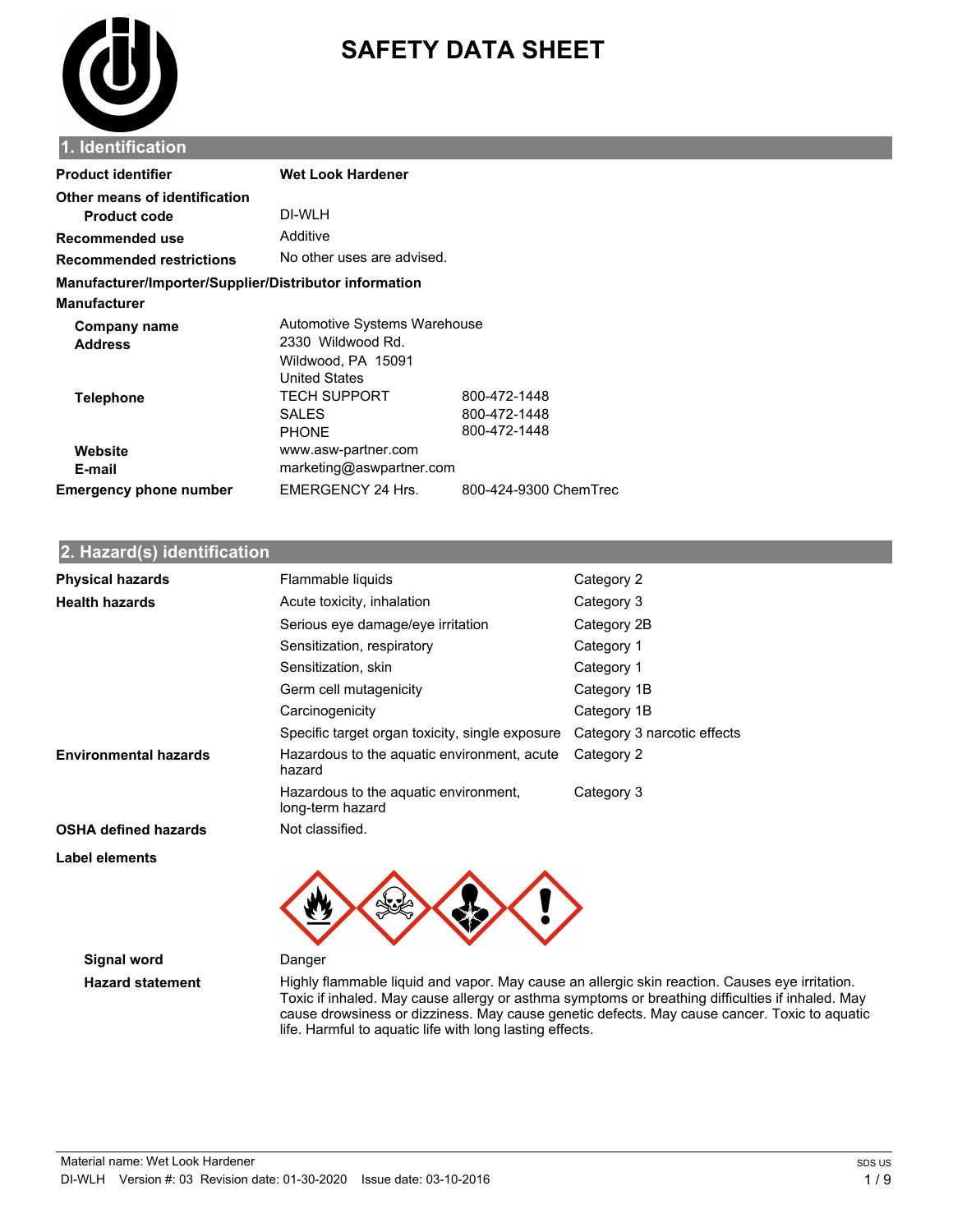| <b>Precautionary statement</b>               |                                                                                                                                                                                                                                                                                                                                                                                                                                                                                                                                                                                                                                                                                                                                                                                                              |
|----------------------------------------------|--------------------------------------------------------------------------------------------------------------------------------------------------------------------------------------------------------------------------------------------------------------------------------------------------------------------------------------------------------------------------------------------------------------------------------------------------------------------------------------------------------------------------------------------------------------------------------------------------------------------------------------------------------------------------------------------------------------------------------------------------------------------------------------------------------------|
| <b>Prevention</b>                            | Obtain special instructions before use. Do not handle until all safety precautions have been read<br>and understood. Keep away from heat/sparks/open flames/hot surfaces. - No smoking. Keep<br>container tightly closed. Ground/bond container and receiving equipment. Use explosion-proof<br>electrical/ventilating/lighting equipment. Use only non-sparking tools. Take precautionary<br>measures against static discharge. Avoid breathing mist or vapor. Wash thoroughly after<br>handling. Use only outdoors or in a well-ventilated area. Contaminated work clothing must not be<br>allowed out of the workplace. Avoid release to the environment. Wear protective gloves/protective<br>clothing/eye protection/face protection. In case of inadequate ventilation wear respiratory<br>protection. |
| <b>Response</b>                              | If on skin (or hair): Take off immediately all contaminated clothing. Rinse skin with water/shower.<br>If inhaled: Remove person to fresh air and keep comfortable for breathing. If in eyes: Rinse<br>cautiously with water for several minutes. Remove contact lenses, if present and easy to do.<br>Continue rinsing. Call a poison center/doctor. If skin irritation or rash occurs: Get medical<br>advice/attention. If eye irritation persists: Get medical advice/attention. If experiencing respiratory<br>symptoms: Call a poison center/doctor. Wash contaminated clothing before reuse. In case of fire:<br>Use appropriate media to extinguish.                                                                                                                                                  |
| <b>Storage</b>                               | Keep cool. Store in a well-ventilated place. Keep container tightly closed. Store locked up.                                                                                                                                                                                                                                                                                                                                                                                                                                                                                                                                                                                                                                                                                                                 |
| <b>Disposal</b>                              | Dispose of contents/container in accordance with local/regional/national/international regulations.                                                                                                                                                                                                                                                                                                                                                                                                                                                                                                                                                                                                                                                                                                          |
| Hazard(s) not otherwise<br>classified (HNOC) | Static accumulating flammable liquid can become electrostatically charged even in bonded and<br>grounded equipment. Sparks may ignite liquid and vapor. May cause flash fire or explosion.                                                                                                                                                                                                                                                                                                                                                                                                                                                                                                                                                                                                                   |
| <b>Supplemental information</b>              | 74.1% of the mixture consists of component(s) of unknown acute oral toxicity. 100% of the mixture<br>consists of component(s) of unknown acute dermal toxicity. 70.2% of the mixture consists of<br>component(s) of unknown acute hazards to the aquatic environment. 70.2% of the mixture<br>consists of component(s) of unknown long-term hazards to the aquatic environment.                                                                                                                                                                                                                                                                                                                                                                                                                              |
|                                              |                                                                                                                                                                                                                                                                                                                                                                                                                                                                                                                                                                                                                                                                                                                                                                                                              |

### **3. Composition/information on ingredients**

#### **Mixtures**

| <b>Chemical name</b>                          | Common name and synonyms | <b>CAS number</b> | %          |  |
|-----------------------------------------------|--------------------------|-------------------|------------|--|
| Hexamethylene Diisocyanate                    |                          | 28182-81-2        | $60 - 80$  |  |
| N-Butyl Acetate                               |                          | 123-86-4          | $20 - 540$ |  |
| Solvent Naphtha, petroleum, light<br>aromatic |                          | 64742-95-6        | $0 - 5$    |  |

\*Designates that a specific chemical identity and/or percentage of composition has been withheld as a trade secret.

| 4. First-aid measures                                                        |                                                                                                                                                                                                                                                                                                                                                                                                                |
|------------------------------------------------------------------------------|----------------------------------------------------------------------------------------------------------------------------------------------------------------------------------------------------------------------------------------------------------------------------------------------------------------------------------------------------------------------------------------------------------------|
| Inhalation                                                                   | Remove victim to fresh air and keep at rest in a position comfortable for breathing. Oxygen or<br>artificial respiration if needed. Do not use mouth-to-mouth method if victim inhaled the substance.<br>Induce artificial respiration with the aid of a pocket mask equipped with a one-way valve or other<br>proper respiratory medical device. Call a POISON CENTER or doctor/physician.                    |
| <b>Skin contact</b>                                                          | Remove contaminated clothing immediately and wash skin with soap and water. In case of<br>eczema or other skin disorders: Seek medical attention and take along these instructions.                                                                                                                                                                                                                            |
| Eye contact                                                                  | Immediately flush eyes with plenty of water for at least 15 minutes. Remove contact lenses, if<br>present and easy to do. Continue rinsing. Get medical attention if irritation develops and persists.                                                                                                                                                                                                         |
| Ingestion                                                                    | Rinse mouth. Get medical attention if symptoms occur.                                                                                                                                                                                                                                                                                                                                                          |
| <b>Most important</b><br>symptoms/effects, acute and<br>delayed              | May cause drowsiness and dizziness. Headache. Nausea, vomiting. Irritation of eyes. Exposed<br>individuals may experience eye tearing, redness, and discomfort. Difficulty in breathing. May cause<br>an allergic skin reaction. Dermatitis. Rash.                                                                                                                                                             |
| Indication of immediate<br>medical attention and special<br>treatment needed | Provide general supportive measures and treat symptomatically. Thermal burns: Flush with water<br>immediately. While flushing, remove clothes which do not adhere to affected area. Call an<br>ambulance. Continue flushing during transport to hospital. Keep victim warm. Keep victim under<br>observation. Symptoms may be delayed.                                                                         |
| <b>General information</b>                                                   | Take off all contaminated clothing immediately. IF exposed or concerned: Get medical<br>advice/attention. If you feel unwell, seek medical advice (show the label where possible). Ensure<br>that medical personnel are aware of the material(s) involved, and take precautions to protect<br>themselves. Show this safety data sheet to the doctor in attendance. Wash contaminated clothing<br>before reuse. |
| 5. Fire-fighting measures                                                    |                                                                                                                                                                                                                                                                                                                                                                                                                |
| Suitable extinguishing media                                                 | Water fog. Alcohol resistant foam. Carbon dioxide (CO2). Dry chemical powder, carbon dioxide,<br>sand or earth may be used for small fires only.                                                                                                                                                                                                                                                               |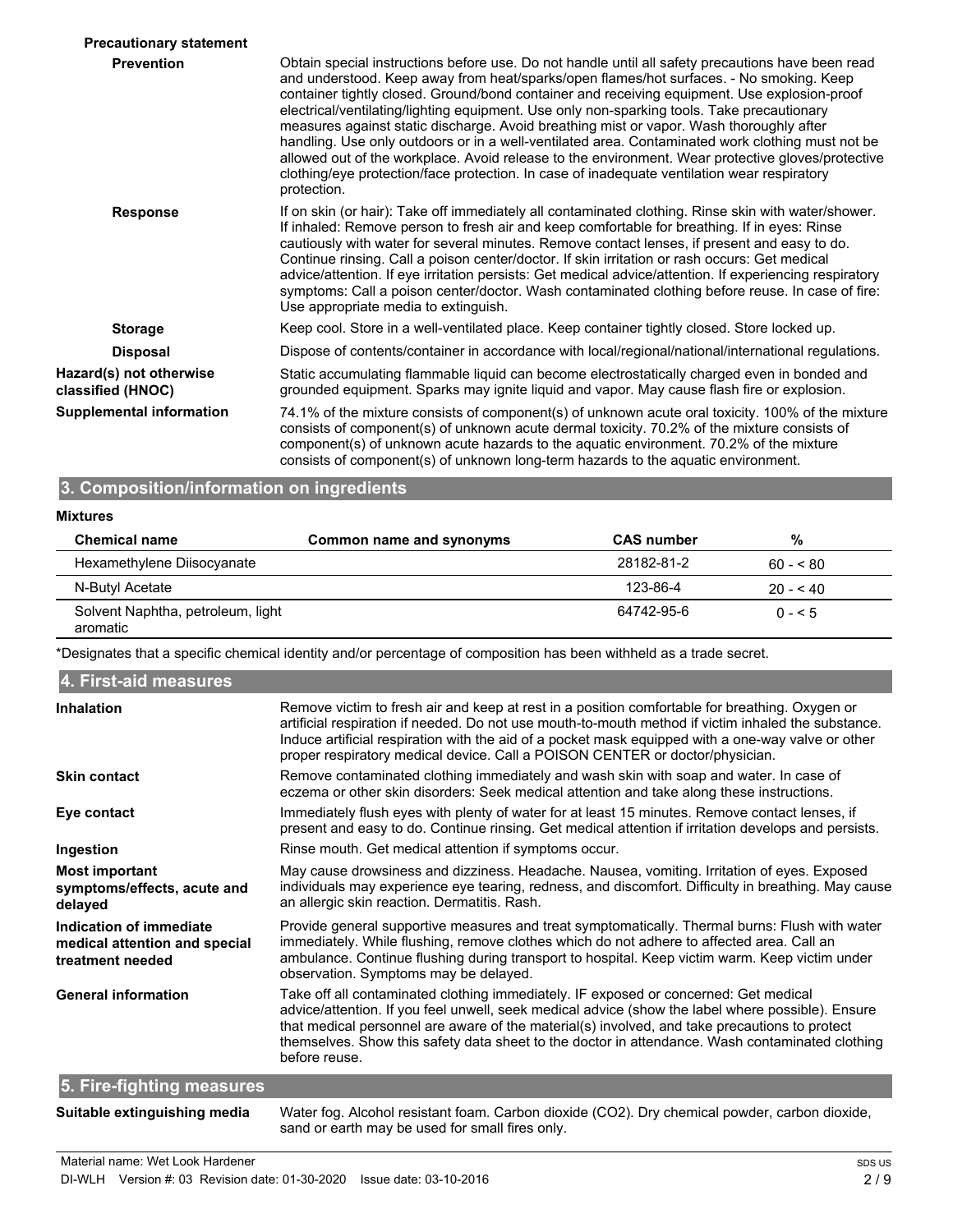| Unsuitable extinguishing<br>media                                                | Water. Do not use water jet as an extinguisher, as this will spread the fire.                                                                                                                                                                                                                                                                                                                                                                                                                                                                                                                                                                                                                                                                                                                                                                                                                                                                                                                                                                                                                                                                                                                                                                                                                                                                                                                                                                                                              |
|----------------------------------------------------------------------------------|--------------------------------------------------------------------------------------------------------------------------------------------------------------------------------------------------------------------------------------------------------------------------------------------------------------------------------------------------------------------------------------------------------------------------------------------------------------------------------------------------------------------------------------------------------------------------------------------------------------------------------------------------------------------------------------------------------------------------------------------------------------------------------------------------------------------------------------------------------------------------------------------------------------------------------------------------------------------------------------------------------------------------------------------------------------------------------------------------------------------------------------------------------------------------------------------------------------------------------------------------------------------------------------------------------------------------------------------------------------------------------------------------------------------------------------------------------------------------------------------|
| Specific hazards arising from<br>the chemical                                    | Vapors may form explosive mixtures with air. Vapors may travel considerable distance to a source<br>of ignition and flash back. This product is a poor conductor of electricity and can become<br>electrostatically charged. If sufficient charge is accumulated, ignition of flammable mixtures can<br>occur. To reduce potential for static discharge, use proper bonding and grounding procedures.<br>This liquid may accumulate static electricity when filling properly grounded containers. Static<br>electricity accumulation may be significantly increased by the presence of small quantities of water<br>or other contaminants. Material will float and may ignite on surface of water. During fire, gases<br>hazardous to health may be formed.                                                                                                                                                                                                                                                                                                                                                                                                                                                                                                                                                                                                                                                                                                                                |
| Special protective equipment<br>and precautions for firefighters                 | Self-contained breathing apparatus and full protective clothing must be worn in case of fire.                                                                                                                                                                                                                                                                                                                                                                                                                                                                                                                                                                                                                                                                                                                                                                                                                                                                                                                                                                                                                                                                                                                                                                                                                                                                                                                                                                                              |
| <b>Fire fighting</b><br>equipment/instructions                                   | In case of fire and/or explosion do not breathe fumes. Move containers from fire area if you can do<br>so without risk.                                                                                                                                                                                                                                                                                                                                                                                                                                                                                                                                                                                                                                                                                                                                                                                                                                                                                                                                                                                                                                                                                                                                                                                                                                                                                                                                                                    |
| <b>Specific methods</b>                                                          | Use standard firefighting procedures and consider the hazards of other involved materials.                                                                                                                                                                                                                                                                                                                                                                                                                                                                                                                                                                                                                                                                                                                                                                                                                                                                                                                                                                                                                                                                                                                                                                                                                                                                                                                                                                                                 |
| <b>General fire hazards</b>                                                      | Highly flammable liquid and vapor.                                                                                                                                                                                                                                                                                                                                                                                                                                                                                                                                                                                                                                                                                                                                                                                                                                                                                                                                                                                                                                                                                                                                                                                                                                                                                                                                                                                                                                                         |
| 6. Accidental release measures                                                   |                                                                                                                                                                                                                                                                                                                                                                                                                                                                                                                                                                                                                                                                                                                                                                                                                                                                                                                                                                                                                                                                                                                                                                                                                                                                                                                                                                                                                                                                                            |
| <b>Personal precautions,</b><br>protective equipment and<br>emergency procedures | Keep unnecessary personnel away. Keep people away from and upwind of spill/leak. Eliminate all<br>ignition sources (no smoking, flares, sparks, or flames in immediate area). Wear appropriate<br>protective equipment and clothing during clean-up. Avoid inhalation of vapors and spray mists. Do<br>not touch damaged containers or spilled material unless wearing appropriate protective clothing.<br>Ventilate closed spaces before entering them. Use appropriate containment to avoid<br>environmental contamination. Transfer by mechanical means such as vacuum truck to a salvage<br>tank or other suitable container for recovery or safe disposal. Local authorities should be advised if<br>significant spillages cannot be contained. For personal protection, see section 8 of the SDS.                                                                                                                                                                                                                                                                                                                                                                                                                                                                                                                                                                                                                                                                                    |
| <b>Methods and materials for</b><br>containment and cleaning up                  | Eliminate all ignition sources (no smoking, flares, sparks, or flames in immediate area). Keep<br>combustibles (wood, paper, oil, etc.) away from spilled material. Take precautionary measures<br>against static discharge. Use only non-sparking tools. Prevent product from entering drains.<br>Large Spills: Stop the flow of material, if this is without risk. Dike the spilled material, where this is<br>possible. Use a non-combustible material like vermiculite, sand or earth to soak up the product<br>and place into a container for later disposal. Following product recovery, flush area with water.<br>Small Spills: Absorb with earth, sand or other non-combustible material and transfer to containers<br>for later disposal. Wipe up with absorbent material (e.g. cloth, fleece). Clean surface thoroughly to<br>remove residual contamination.<br>Never return spills to original containers for re-use. Put material in suitable, covered, labeled<br>containers. For waste disposal, see section 13 of the SDS.                                                                                                                                                                                                                                                                                                                                                                                                                                                  |
| <b>Environmental precautions</b>                                                 | Avoid release to the environment. Inform appropriate managerial or supervisory personnel of all<br>environmental releases. Prevent further leakage or spillage if safe to do so. Avoid discharge into<br>drains, water courses or onto the ground. Use appropriate containment to avoid environmental<br>contamination.                                                                                                                                                                                                                                                                                                                                                                                                                                                                                                                                                                                                                                                                                                                                                                                                                                                                                                                                                                                                                                                                                                                                                                    |
| 7. Handling and storage                                                          |                                                                                                                                                                                                                                                                                                                                                                                                                                                                                                                                                                                                                                                                                                                                                                                                                                                                                                                                                                                                                                                                                                                                                                                                                                                                                                                                                                                                                                                                                            |
| <b>Precautions for safe handling</b>                                             | Obtain special instructions before use. Do not handle until all safety precautions have been read<br>and understood. Do not handle, store or open near an open flame, sources of heat or sources of<br>ignition. Protect material from direct sunlight. When using do not smoke. Explosion-proof general<br>and local exhaust ventilation. Minimize fire risks from flammable and combustible materials<br>(including combustible dust and static accumulating liquids) or dangerous reactions with<br>incompatible materials. Handling operations that can promote accumulation of static charges<br>include but are not limited to: mixing, filtering, pumping at high flow rates, splash filling, creating<br>mists or sprays, tank and container filling, tank cleaning, sampling, gauging, switch loading,<br>vacuum truck operations. Take precautionary measures against static discharges. All equipment<br>used when handling the product must be grounded. Use non-sparking tools and explosion-proof<br>equipment. Avoid inhalation of vapors and spray mists. Avoid contact with eyes, skin, and clothing.<br>Avoid prolonged exposure. Should be handled in closed systems, if possible. Use only outdoors or<br>in a well-ventilated area. Wear appropriate personal protective equipment. Avoid release to the<br>environment. Observe good industrial hygiene practices.<br>For additional information on oquinment bending and grounding refer to the Canadian Floctrical |

For additional information on equipment bonding and grounding, refer to the Canadian Electrical Code in Canada, (CSA C22.1), or the American Petroleum Institute (API) Recommended Practice 2003, "Protection Against Ignitions Arising out of Static, Lightning, and Stray Currents" or National Fire Protection Association (NFPA) 77, "Recommended Practice on Static Electricity" or National Fire Protection Association (NFPA) 70, "National Electrical Code".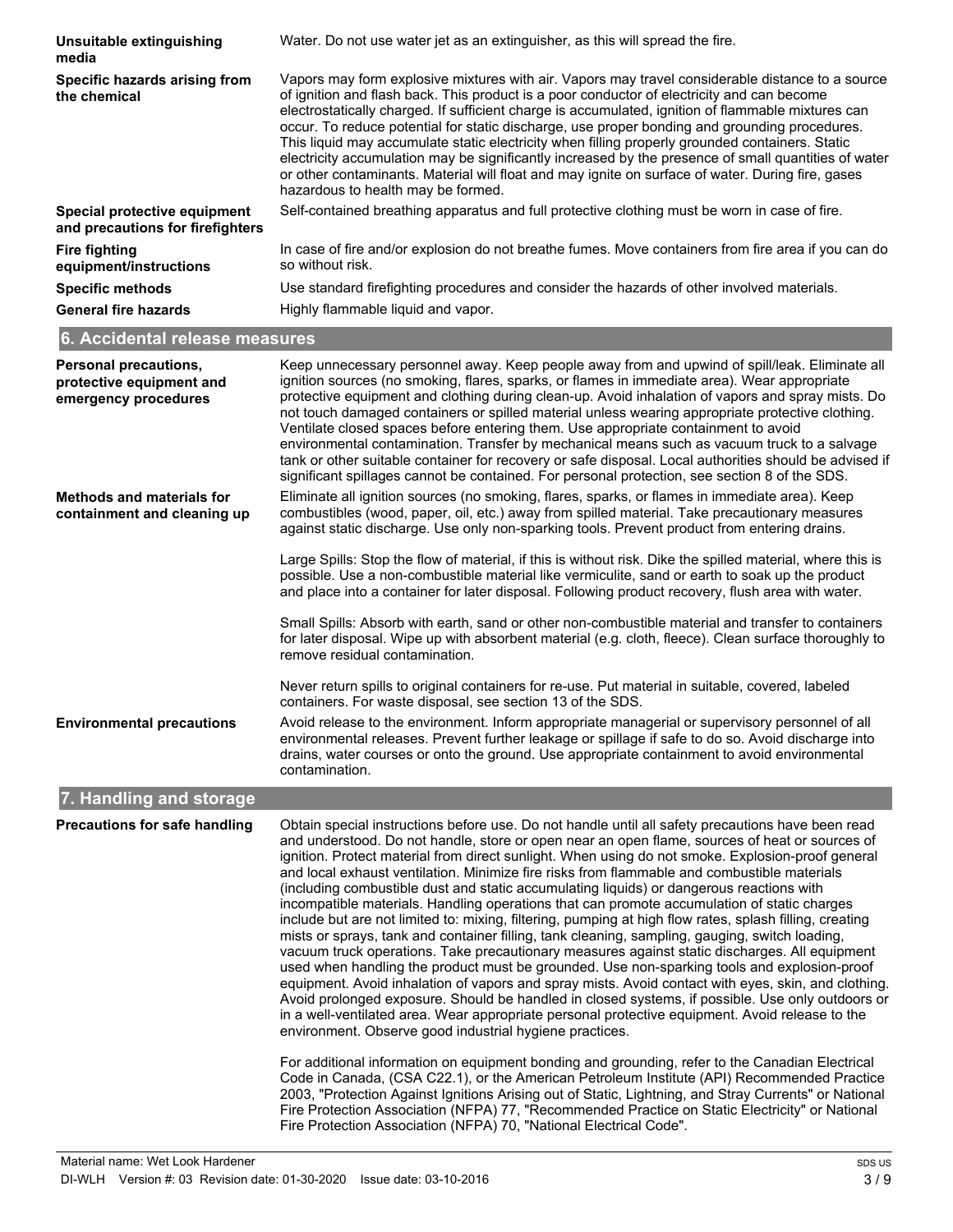Store locked up. Keep away from heat, sparks and open flame. Prevent electrostatic charge build-up by using common bonding and grounding techniques. Eliminate sources of ignition. Avoid spark promoters. Ground/bond container and equipment. These alone may be insufficient to remove static electricity. Store in a cool, dry place out of direct sunlight. Store in original tightly closed container. Store in a well-ventilated place. Keep in an area equipped with sprinklers. Store away from incompatible materials (see Section 10 of the SDS).

#### **8. Exposure controls/personal protection**

#### **Occupational exposure limits**

The following constituents are the only constituents of the product which have a PEL, TLV or other recommended exposure limit. At this time, the other constituents have no known exposure limits.

| <b>Components</b>                                                 | US. OSHA Table Z-1 Limits for Air Contaminants (29 CFR 1910.1000)<br><b>Type</b> | <b>Value</b>                                                                                                                                                                                                                                                                                                                                                                                                                                                                                       |  |
|-------------------------------------------------------------------|----------------------------------------------------------------------------------|----------------------------------------------------------------------------------------------------------------------------------------------------------------------------------------------------------------------------------------------------------------------------------------------------------------------------------------------------------------------------------------------------------------------------------------------------------------------------------------------------|--|
| N-Butyl Acetate (CAS<br>$123 - 86 - 4$ )                          | PEL                                                                              | 710 mg/m3                                                                                                                                                                                                                                                                                                                                                                                                                                                                                          |  |
|                                                                   |                                                                                  | 150 ppm                                                                                                                                                                                                                                                                                                                                                                                                                                                                                            |  |
| Solvent Naphtha,<br>petroleum, light aromatic<br>(CAS 64742-95-6) | <b>PEL</b>                                                                       | 400 mg/m3                                                                                                                                                                                                                                                                                                                                                                                                                                                                                          |  |
|                                                                   |                                                                                  | $100$ ppm                                                                                                                                                                                                                                                                                                                                                                                                                                                                                          |  |
| <b>US. ACGIH Threshold Limit Values</b>                           |                                                                                  |                                                                                                                                                                                                                                                                                                                                                                                                                                                                                                    |  |
| <b>Components</b>                                                 | <b>Type</b>                                                                      | <b>Value</b>                                                                                                                                                                                                                                                                                                                                                                                                                                                                                       |  |
| N-Butyl Acetate (CAS<br>$123 - 86 - 4$                            | <b>STEL</b>                                                                      | $150$ ppm                                                                                                                                                                                                                                                                                                                                                                                                                                                                                          |  |
|                                                                   | <b>TWA</b>                                                                       | 50 ppm                                                                                                                                                                                                                                                                                                                                                                                                                                                                                             |  |
| US. NIOSH: Pocket Guide to Chemical Hazards                       |                                                                                  |                                                                                                                                                                                                                                                                                                                                                                                                                                                                                                    |  |
| <b>Components</b>                                                 | <b>Type</b>                                                                      | Value                                                                                                                                                                                                                                                                                                                                                                                                                                                                                              |  |
| N-Butyl Acetate (CAS<br>$123-86-4)$                               | <b>STEL</b>                                                                      | 950 mg/m3                                                                                                                                                                                                                                                                                                                                                                                                                                                                                          |  |
|                                                                   |                                                                                  | 200 ppm                                                                                                                                                                                                                                                                                                                                                                                                                                                                                            |  |
|                                                                   | <b>TWA</b>                                                                       | 710 mg/m3                                                                                                                                                                                                                                                                                                                                                                                                                                                                                          |  |
|                                                                   |                                                                                  | $150$ ppm                                                                                                                                                                                                                                                                                                                                                                                                                                                                                          |  |
| Solvent Naphtha,<br>petroleum, light aromatic<br>(CAS 64742-95-6) | <b>TWA</b>                                                                       | 400 mg/m3                                                                                                                                                                                                                                                                                                                                                                                                                                                                                          |  |
|                                                                   |                                                                                  | $100$ ppm                                                                                                                                                                                                                                                                                                                                                                                                                                                                                          |  |
| <b>Biological limit values</b>                                    | No biological exposure limits noted for the ingredient(s).                       |                                                                                                                                                                                                                                                                                                                                                                                                                                                                                                    |  |
| Appropriate engineering<br>controls                               | fountain and emergency showers are recommended.                                  | Explosion-proof general and local exhaust ventilation. Good general ventilation (typically 10 air<br>changes per hour) should be used. Ventilation rates should be matched to conditions. If<br>applicable, use process enclosures, local exhaust ventilation, or other engineering controls to<br>maintain airborne levels below recommended exposure limits. If exposure limits have not been<br>established, maintain airborne levels to an acceptable level. Provide eyewash station. Eye wash |  |
|                                                                   | Individual protection measures, such as personal protective equipment            |                                                                                                                                                                                                                                                                                                                                                                                                                                                                                                    |  |
| <b>Eye/face protection</b>                                        | Chemical respirator with organic vapor cartridge and full facepiece.             |                                                                                                                                                                                                                                                                                                                                                                                                                                                                                                    |  |
| <b>Skin protection</b>                                            |                                                                                  |                                                                                                                                                                                                                                                                                                                                                                                                                                                                                                    |  |
| <b>Hand protection</b>                                            | Wear appropriate chemical resistant gloves.                                      |                                                                                                                                                                                                                                                                                                                                                                                                                                                                                                    |  |
| Other                                                             |                                                                                  | Wear appropriate chemical resistant clothing. Use of an impervious apron is recommended.                                                                                                                                                                                                                                                                                                                                                                                                           |  |
| <b>Respiratory protection</b>                                     |                                                                                  | Chemical respirator with organic vapor cartridge and full facepiece.                                                                                                                                                                                                                                                                                                                                                                                                                               |  |
| <b>Thermal hazards</b>                                            | Wear appropriate thermal protective clothing, when necessary.                    |                                                                                                                                                                                                                                                                                                                                                                                                                                                                                                    |  |
|                                                                   |                                                                                  |                                                                                                                                                                                                                                                                                                                                                                                                                                                                                                    |  |
|                                                                   |                                                                                  |                                                                                                                                                                                                                                                                                                                                                                                                                                                                                                    |  |

**General hygiene considerations**

Observe any medical surveillance requirements. When using do not smoke. Always observe good personal hygiene measures, such as washing after handling the material and before eating, drinking, and/or smoking. Routinely wash work clothing and protective equipment to remove contaminants. Contaminated work clothing should not be allowed out of the workplace.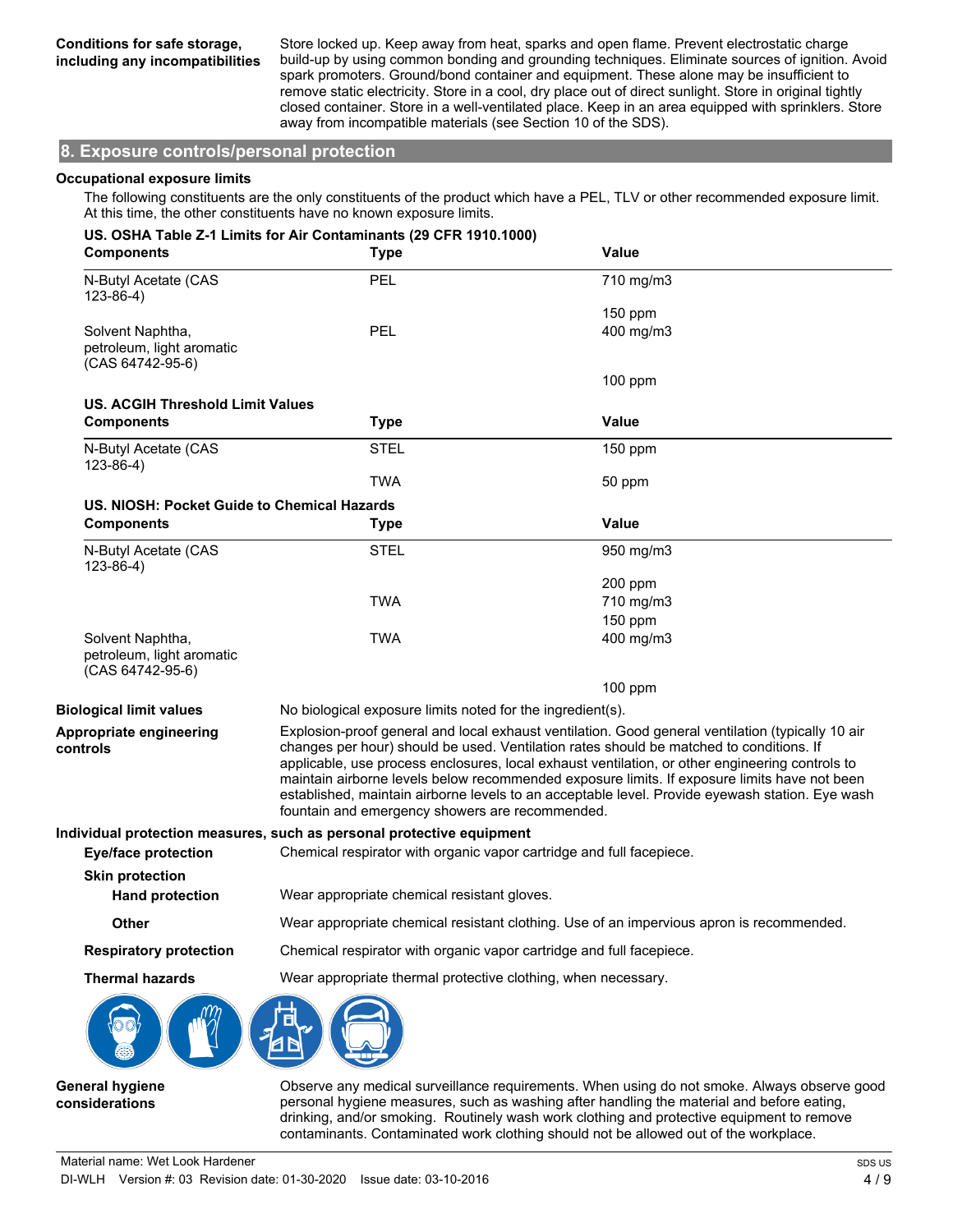## **9. Physical and chemical properties**

| Appearance                                        |                                                |
|---------------------------------------------------|------------------------------------------------|
| <b>Physical state</b>                             | Liquid.                                        |
| Form                                              | Liquid.                                        |
| Color                                             | Colorless                                      |
| Odor                                              | Solvent.                                       |
| <b>Odor threshold</b>                             | Not available.                                 |
| рH                                                | Not available.                                 |
| Melting point/freezing point                      | -108.4 $\degree$ F (-78 $\degree$ C) estimated |
| Initial boiling point and boiling<br>range        | 257 °F (125 °C) estimated                      |
| <b>Flash point</b>                                | 80.6 °F (27.0 °C) estimated                    |
| <b>Evaporation rate</b>                           | Not available.                                 |
| Flammability (solid, gas)                         | Not applicable.                                |
| Upper/lower flammability or explosive limits      |                                                |
| <b>Flammability limit - lower</b><br>(%)          | 1.4 % estimated                                |
| <b>Flammability limit - upper</b><br>$(\%)$       | 7.5 % estimated                                |
| Explosive limit - lower (%)                       | Not available.                                 |
| Explosive limit - upper (%)                       | Not available.                                 |
| Vapor pressure                                    | 4.93 hPa estimated                             |
| <b>Vapor density</b>                              | Not available.                                 |
| <b>Relative density</b>                           | Not available.                                 |
| Solubility(ies)                                   |                                                |
| Solubility (water)                                | Not available.                                 |
| <b>Partition coefficient</b><br>(n-octanol/water) | Not available.                                 |
| <b>Auto-ignition temperature</b>                  | 608 °F (320 °C) estimated                      |
| <b>Decomposition temperature</b>                  | Not available.                                 |
| <b>Viscosity</b>                                  | Not available.                                 |
| <b>Other information</b>                          |                                                |
| <b>Density</b>                                    | 0.88 g/cm3 estimated                           |
| <b>Explosive properties</b>                       | Not explosive.                                 |
| <b>Flammability class</b>                         | Flammable IC estimated                         |
| <b>Oxidizing properties</b>                       | Not oxidizing.                                 |
| <b>Percent volatile</b>                           | 29.8 w/w % By Weight<br>33.11 v/v % By Volume  |
| <b>Specific gravity</b>                           | 0.88 estimated                                 |
|                                                   |                                                |

# **10. Stability and reactivity**

| <b>Reactivity</b>                            | The product is stable and non-reactive under normal conditions of use, storage and transport.                                                     |
|----------------------------------------------|---------------------------------------------------------------------------------------------------------------------------------------------------|
| <b>Chemical stability</b>                    | Material is stable under normal conditions.                                                                                                       |
| <b>Possibility of hazardous</b><br>reactions | Hazardous polymerization does not occur.                                                                                                          |
| <b>Conditions to avoid</b>                   | Avoid heat, sparks, open flames and other ignition sources. Avoid temperatures exceeding the<br>flash point. Contact with incompatible materials. |
| Incompatible materials                       | Nitrates.                                                                                                                                         |
| <b>Hazardous decomposition</b><br>products   | No hazardous decomposition products are known.                                                                                                    |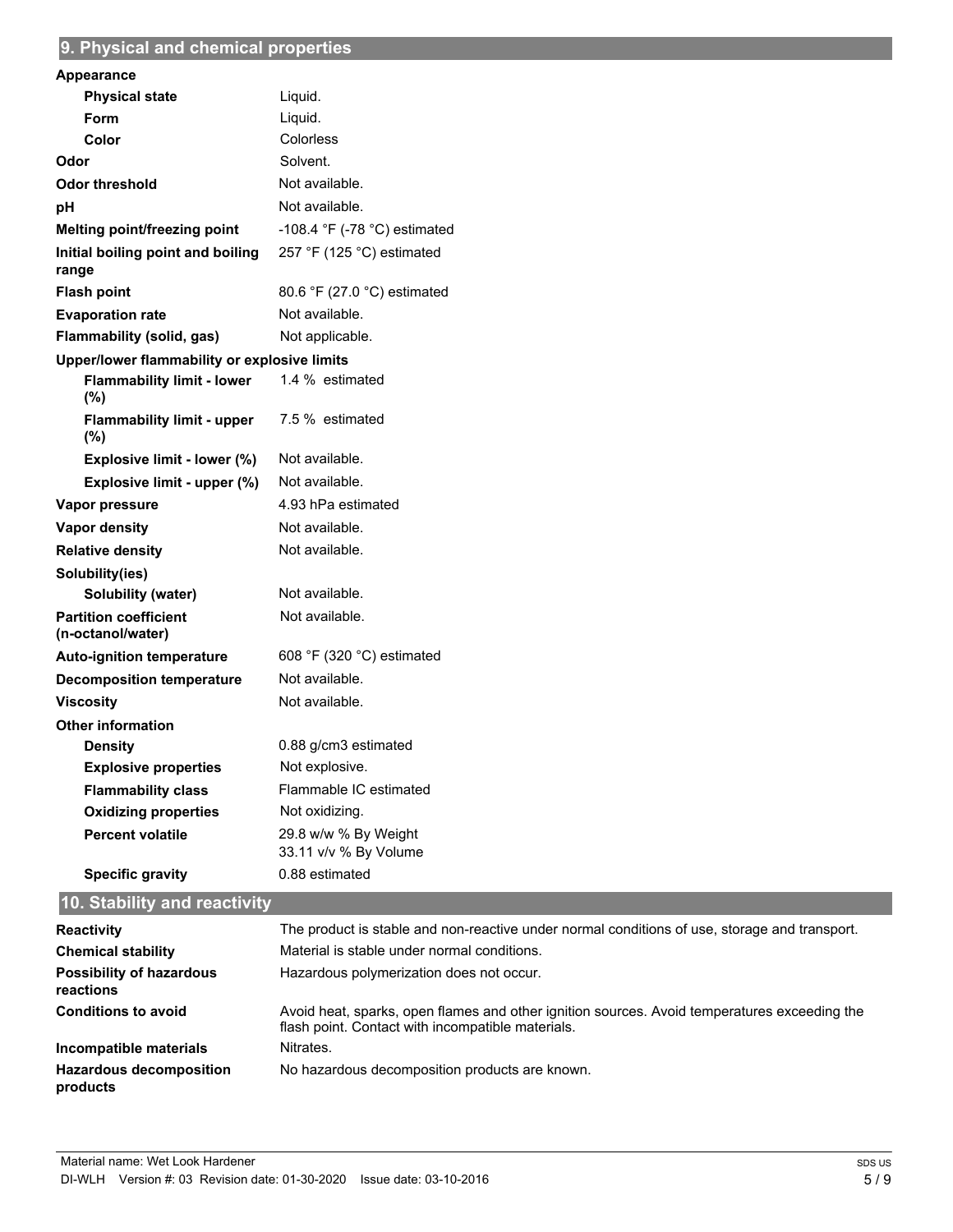#### **Information on likely routes of exposure**

| <b>Inhalation</b>                                                                                                                                                                                                                              |                           | Toxic if inhaled. May cause drowsiness and dizziness. Headache. Nausea, vomiting. May cause<br>allergy or asthma symptoms or breathing difficulties if inhaled.                                                                                    |
|------------------------------------------------------------------------------------------------------------------------------------------------------------------------------------------------------------------------------------------------|---------------------------|----------------------------------------------------------------------------------------------------------------------------------------------------------------------------------------------------------------------------------------------------|
| <b>Skin contact</b>                                                                                                                                                                                                                            |                           | May cause an allergic skin reaction.                                                                                                                                                                                                               |
| Eye contact                                                                                                                                                                                                                                    | Causes eye irritation.    |                                                                                                                                                                                                                                                    |
| Ingestion                                                                                                                                                                                                                                      |                           | Expected to be a low ingestion hazard.                                                                                                                                                                                                             |
| Symptoms related to the<br>physical, chemical and<br>toxicological characteristics                                                                                                                                                             |                           | May cause drowsiness and dizziness. Headache. Nausea, vomiting. Irritation of eyes. Exposed<br>individuals may experience eye tearing, redness, and discomfort. Difficulty in breathing. May<br>cause an allergic skin reaction. Dermatitis. Rash. |
| Information on toxicological effects                                                                                                                                                                                                           |                           |                                                                                                                                                                                                                                                    |
| <b>Acute toxicity</b>                                                                                                                                                                                                                          | Toxic if inhaled.         |                                                                                                                                                                                                                                                    |
| <b>Skin corrosion/irritation</b>                                                                                                                                                                                                               |                           | Prolonged skin contact may cause temporary irritation.                                                                                                                                                                                             |
| Serious eye damage/eye<br>irritation                                                                                                                                                                                                           | Causes eye irritation.    |                                                                                                                                                                                                                                                    |
| Respiratory or skin sensitization                                                                                                                                                                                                              |                           |                                                                                                                                                                                                                                                    |
| <b>Respiratory sensitization</b>                                                                                                                                                                                                               |                           | May cause allergy or asthma symptoms or breathing difficulties if inhaled.                                                                                                                                                                         |
| <b>Skin sensitization</b>                                                                                                                                                                                                                      |                           | May cause an allergic skin reaction.                                                                                                                                                                                                               |
| Germ cell mutagenicity                                                                                                                                                                                                                         |                           | May cause genetic defects.                                                                                                                                                                                                                         |
| Carcinogenicity                                                                                                                                                                                                                                | May cause cancer.         |                                                                                                                                                                                                                                                    |
| <b>IARC Monographs. Overall Evaluation of Carcinogenicity</b><br>Not listed.<br>OSHA Specifically Regulated Substances (29 CFR 1910.1001-1050)<br>Not regulated.<br>US. National Toxicology Program (NTP) Report on Carcinogens<br>Not listed. |                           |                                                                                                                                                                                                                                                    |
| <b>Reproductive toxicity</b>                                                                                                                                                                                                                   |                           | This product is not expected to cause reproductive or developmental effects.                                                                                                                                                                       |
| <b>Specific target organ toxicity -</b><br>single exposure                                                                                                                                                                                     |                           | May cause drowsiness and dizziness.                                                                                                                                                                                                                |
| Specific target organ toxicity -<br>repeated exposure                                                                                                                                                                                          | Not classified.           |                                                                                                                                                                                                                                                    |
| <b>Aspiration hazard</b>                                                                                                                                                                                                                       | Not an aspiration hazard. |                                                                                                                                                                                                                                                    |
| <b>Chronic effects</b>                                                                                                                                                                                                                         |                           | Prolonged inhalation may be harmful.                                                                                                                                                                                                               |
| 12. Ecological information                                                                                                                                                                                                                     |                           |                                                                                                                                                                                                                                                    |
| <b>Ecotoxicity</b>                                                                                                                                                                                                                             |                           | Toxic to aquatic life. Harmful to aquatic life with long lasting effects.                                                                                                                                                                          |
| <b>Components</b>                                                                                                                                                                                                                              |                           | <b>Test Results</b><br><b>Species</b>                                                                                                                                                                                                              |
| N-Butyl Acetate (CAS 123-86-4)<br><b>Aquatic</b>                                                                                                                                                                                               |                           |                                                                                                                                                                                                                                                    |
| Fish                                                                                                                                                                                                                                           | <b>LC50</b>               | Fathead minnow (Pimephales promelas) 17 - 19 mg/l, 96 hours                                                                                                                                                                                        |

Solvent Naphtha, petroleum, light aromatic (CAS 64742-95-6)

| <b>Aquatic</b> |      |                                                         |                          |
|----------------|------|---------------------------------------------------------|--------------------------|
| Crustacea      | EC50 | Water flea (Daphnia pulex)                              | 2.7 - 5.1 mg/l, 48 hours |
| Fish           | LC50 | Rainbow trout, donaldson trout<br>(Oncorhynchus mykiss) | 8.8 mg/l, 96 hours       |
|                |      |                                                         | 8.8 mg/l, 96 hours       |

\* Estimates for product may be based on additional component data not shown.

#### **Persistence and degradability**

#### **Bioaccumulative potential**

| Partition coefficient n-octanol / water (log Kow) |                    |      |
|---------------------------------------------------|--------------------|------|
| N-Butyl Acetate                                   |                    | 1.78 |
| Mobility in soil                                  | No data available. |      |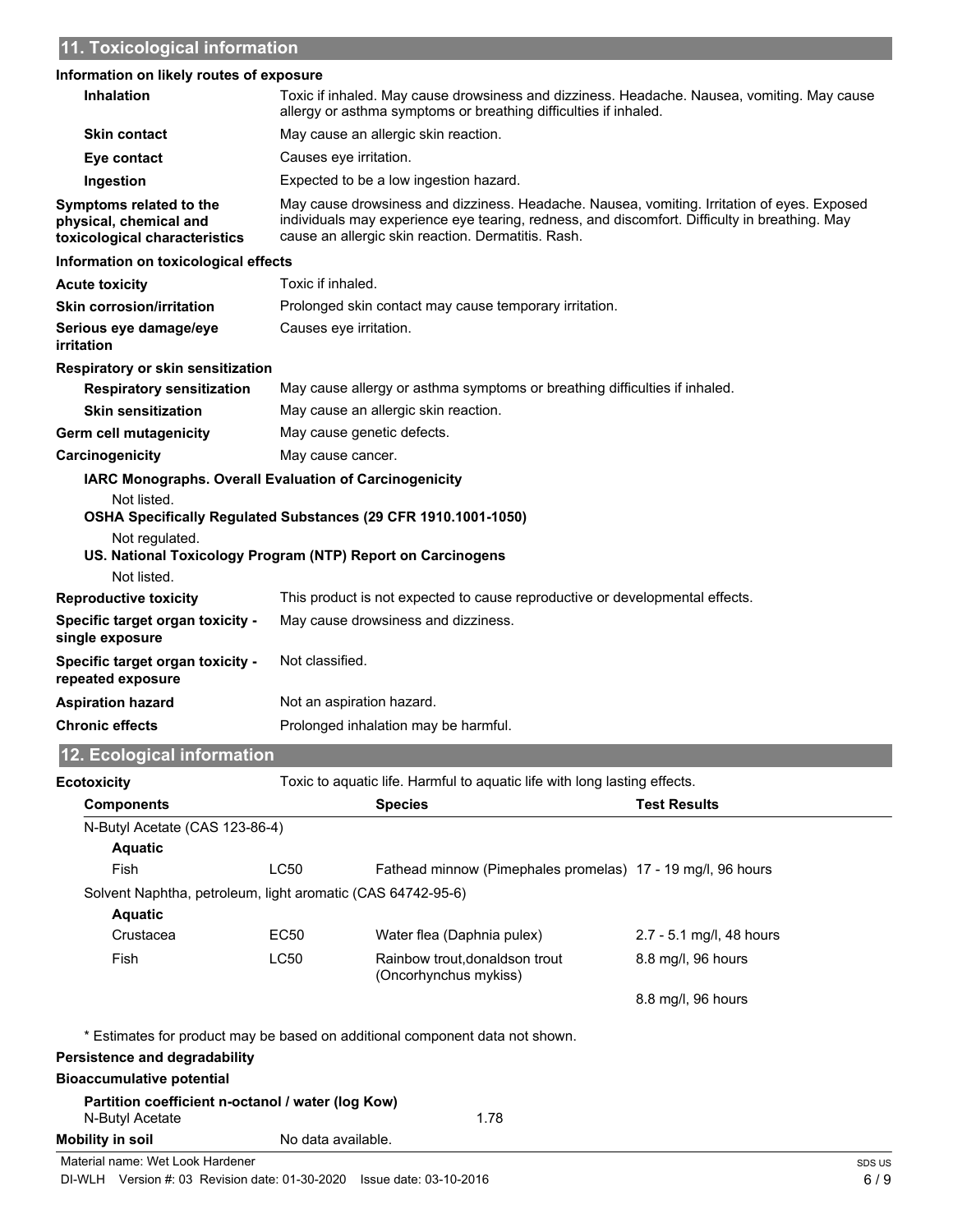**Other adverse effects** No other adverse environmental effects (e.g. ozone depletion, photochemical ozone creation potential, endocrine disruption, global warming potential) are expected from this component.

| 13. Disposal considerations              |                                                                                                                                                                                                                                                                                                                                                   |  |  |  |
|------------------------------------------|---------------------------------------------------------------------------------------------------------------------------------------------------------------------------------------------------------------------------------------------------------------------------------------------------------------------------------------------------|--|--|--|
| <b>Disposal instructions</b>             | Collect and reclaim or dispose in sealed containers at licensed waste disposal site. Do not allow<br>this material to drain into sewers/water supplies. Do not contaminate ponds, waterways or ditches<br>with chemical or used container. Dispose of contents/container in accordance with<br>local/regional/national/international regulations. |  |  |  |
| Local disposal regulations               | Dispose in accordance with all applicable regulations.                                                                                                                                                                                                                                                                                            |  |  |  |
| Hazardous waste code                     | The waste code should be assigned in discussion between the user, the producer and the waste<br>disposal company.                                                                                                                                                                                                                                 |  |  |  |
| Waste from residues / unused<br>products | Dispose of in accordance with local regulations. Empty containers or liners may retain some<br>product residues. This material and its container must be disposed of in a safe manner (see:<br>Disposal instructions).                                                                                                                            |  |  |  |
| Contaminated packaging                   | Since emptied containers may retain product residue, follow label warnings even after container is<br>emptied. Empty containers should be taken to an approved waste handling site for recycling or<br>disposal.                                                                                                                                  |  |  |  |

### **14. Transport information**

The following transportation information is provided based on the manufacturer's interpretation of shipping regulations. Each shipper is responsible for identifying, naming, marking, and labeling prior to offering for transport.

#### **DOT**

|             | <b>UN number</b>                  | <b>UN1263</b>                                                                                                                                                                                 |
|-------------|-----------------------------------|-----------------------------------------------------------------------------------------------------------------------------------------------------------------------------------------------|
|             | UN proper shipping name           | Paint related material including paint thinning, drying, removing, or reducing compound                                                                                                       |
|             | <b>Transport hazard class(es)</b> |                                                                                                                                                                                               |
|             | <b>Class</b>                      | 3                                                                                                                                                                                             |
|             | <b>Subsidiary risk</b>            |                                                                                                                                                                                               |
|             | Label(s)                          | 3                                                                                                                                                                                             |
|             | Packing group                     | $\mathbf{I}$                                                                                                                                                                                  |
|             |                                   | Special precautions for user Read safety instructions, SDS and emergency procedures before handling.                                                                                          |
|             | <b>Special provisions</b>         | 149, B52, IB2, T4, TP1, TP8, TP28                                                                                                                                                             |
|             | <b>Packaging exceptions</b>       | 150                                                                                                                                                                                           |
|             | Packaging non bulk                | 173                                                                                                                                                                                           |
|             | Packaging bulk                    | 242                                                                                                                                                                                           |
| <b>IATA</b> |                                   |                                                                                                                                                                                               |
|             | <b>UN number</b>                  | UN1263                                                                                                                                                                                        |
|             | UN proper shipping name           | Paint related material (including paint thinning or reducing compounds)                                                                                                                       |
|             | <b>Transport hazard class(es)</b> |                                                                                                                                                                                               |
|             | <b>Class</b>                      | 3                                                                                                                                                                                             |
|             | <b>Subsidiary risk</b>            |                                                                                                                                                                                               |
|             | Packing group                     | Ш                                                                                                                                                                                             |
|             | <b>Environmental hazards</b>      | No.                                                                                                                                                                                           |
|             | <b>ERG Code</b>                   | 3L                                                                                                                                                                                            |
|             |                                   | Special precautions for user Read safety instructions, SDS and emergency procedures before handling.                                                                                          |
|             | <b>Other information</b>          |                                                                                                                                                                                               |
|             | Passenger and cargo<br>aircraft   | Allowed with restrictions.                                                                                                                                                                    |
|             | Cargo aircraft only               | Allowed with restrictions.                                                                                                                                                                    |
| <b>IMDG</b> |                                   |                                                                                                                                                                                               |
|             | <b>UN number</b>                  | <b>UN1263</b>                                                                                                                                                                                 |
|             | UN proper shipping name           | PAINT (including paint, lacquer, enamel, stain, shellac, varnish, polish, liquid filler and liquid<br>lacquer base) or PAINT RELATED MATERIAL (including paint thinning or reducing compound) |
|             | <b>Transport hazard class(es)</b> |                                                                                                                                                                                               |
|             | Class                             | 3                                                                                                                                                                                             |
|             | <b>Subsidiary risk</b>            | $\overline{\phantom{0}}$                                                                                                                                                                      |
|             | Packing group                     | $\mathbf{H}$                                                                                                                                                                                  |
|             | <b>Environmental hazards</b>      |                                                                                                                                                                                               |
|             | <b>Marine pollutant</b>           | No.                                                                                                                                                                                           |
|             | EmS                               | $F-E$ , S-E                                                                                                                                                                                   |
|             |                                   | Special precautions for user Read safety instructions, SDS and emergency procedures before handling.                                                                                          |
|             |                                   |                                                                                                                                                                                               |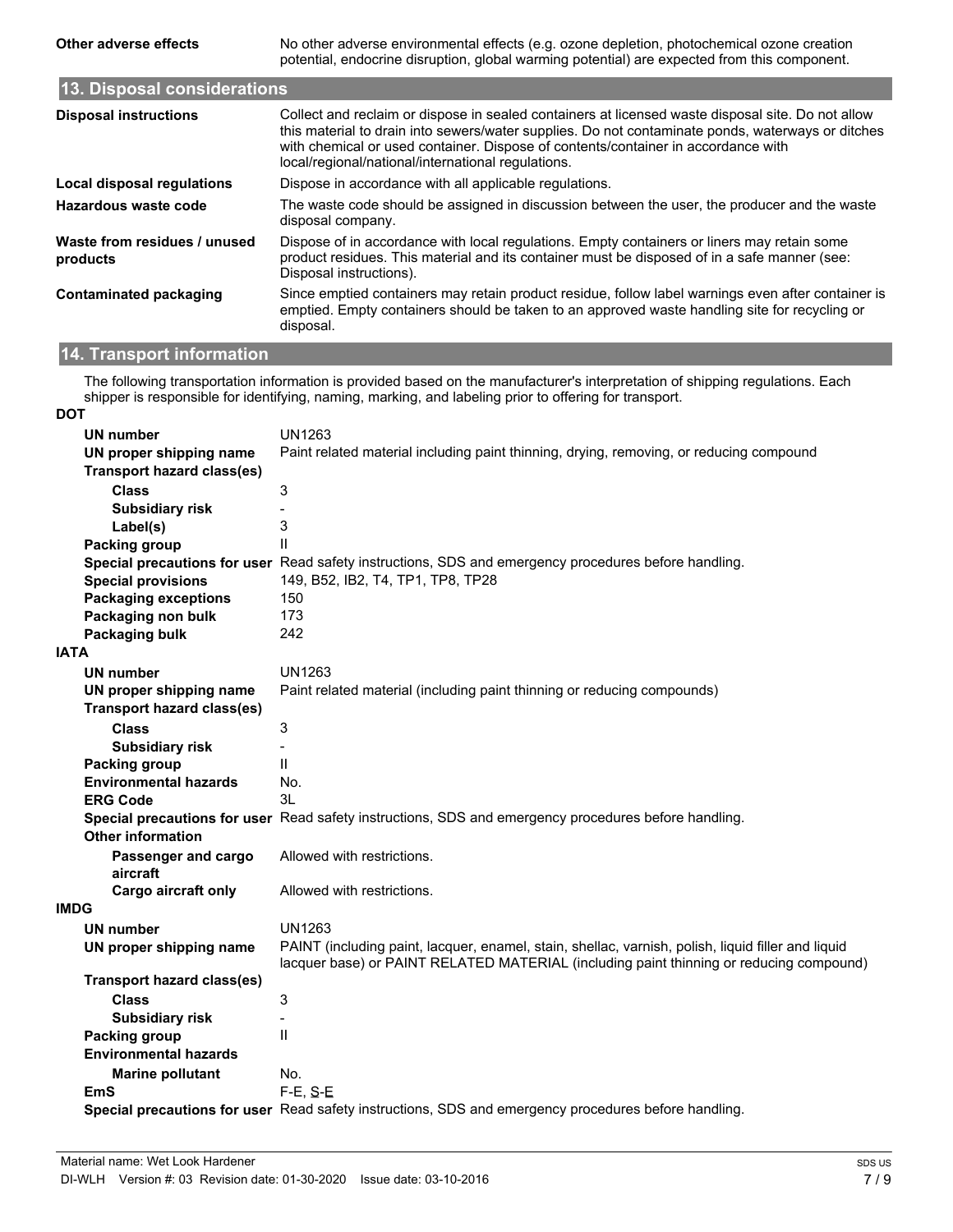**Transport in bulk according to** Not established. **Annex II of MARPOL 73/78 and the IBC Code**

**DOT**



### **15. Regulatory information**

This product is a "Hazardous Chemical" as defined by the OSHA Hazard Communication

#### Standard, 29 CFR 1910.1200. **US federal regulations TSCA Section 12(b) Export Notification (40 CFR 707, Subpt. D)** Not regulated. **CERCLA Hazardous Substance List (40 CFR 302.4)** N-Butyl Acetate (CAS 123-86-4) Listed. **SARA 304 Emergency release notification** Not regulated. **OSHA Specifically Regulated Substances (29 CFR 1910.1001-1050)** Not regulated. **Superfund Amendments and Reauthorization Act of 1986 (SARA)** Immediate Hazard - Yes Delayed Hazard - Yes Fire Hazard - Yes Pressure Hazard - No Reactivity Hazard - No **Hazard categories SARA 302 Extremely hazardous substance** Not listed. **SARA 311/312 Hazardous** No **chemical SARA 313 (TRI reporting)** Not regulated. **Other federal regulations Clean Air Act (CAA) Section 112 Hazardous Air Pollutants (HAPs) List** Not regulated. **Clean Air Act (CAA) Section 112(r) Accidental Release Prevention (40 CFR 68.130)** Not regulated. **Safe Drinking Water Act** Not regulated. **(SDWA) FEMA Priority Substances Respiratory Health and Safety in the Flavor Manufacturing Workplace** N-Butyl Acetate (CAS 123-86-4) Low priority Material name: Wet Look Hardener